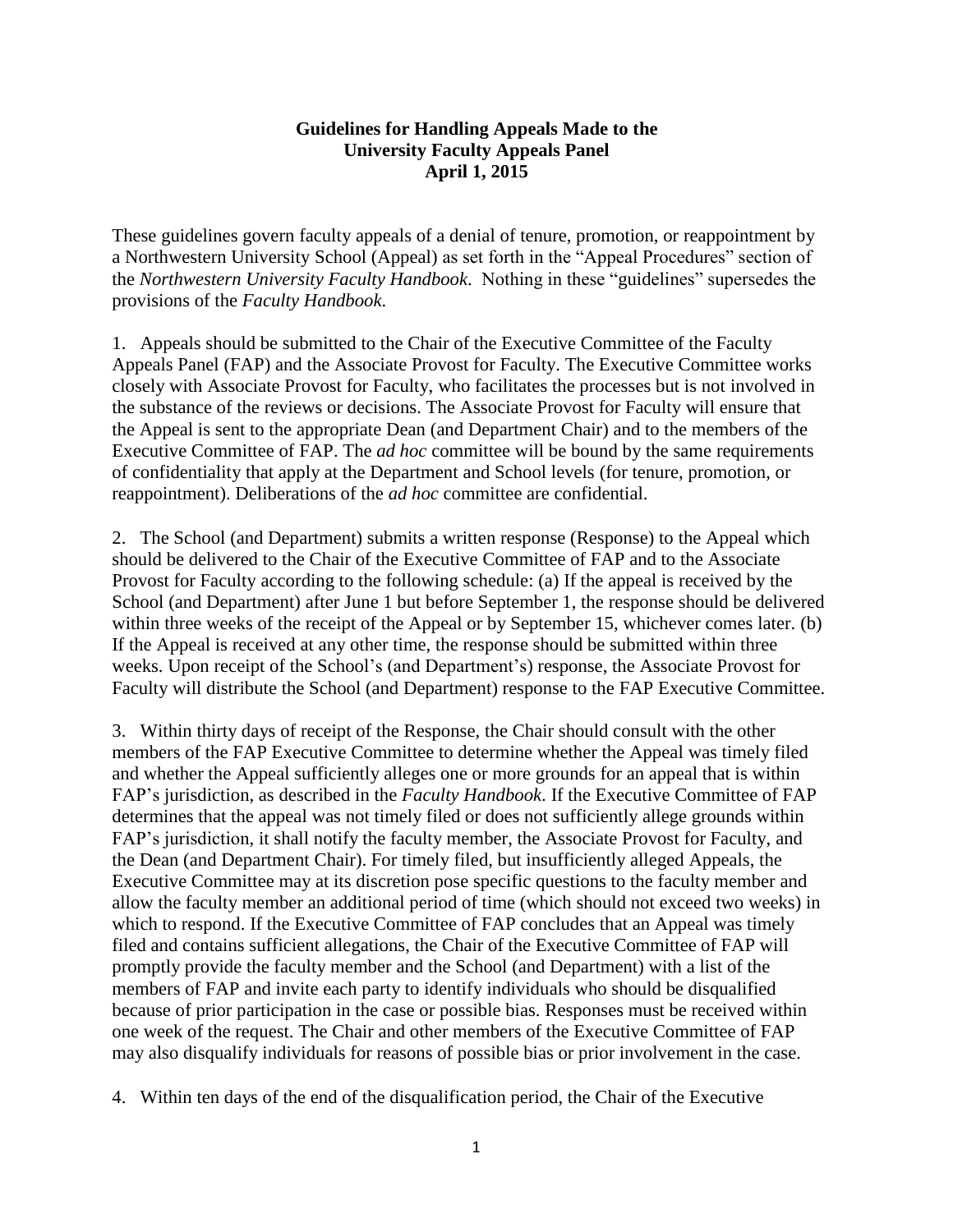Committee of FAP, in consultation with other members of the Executive Committee, should appoint an *ad hoc* committee of five members.

5. Insofar as possible, the FAP Executive Committee should attempt to select the majority of the *ad hoc* committee from Schools other than the appellant's School. In addition, the FAP Executive Committee should attempt to appoint two members who have had prior experience on appeal committees of FAP. If possible, all members of the *ad* hoc committee should be of higher professorial rank than the appellant.

6. Once the *ad hoc* committee has been appointed, the committee should meet as it deems necessary with the appellant and with the School Dean (and Department Chair) to determine the areas of agreement and of dispute as to fact or policy, and to determine what documents or other evidence will be needed in order to resolve the issues presented by the appeal. If the *ad hoc* committee meets with one party, however, it must meet with the other party as well. If the *ad hoc* committee deems it necessary to consult with individuals who have first-hand information, whether members of the faculty or administration, it should interview these individuals in meetings of the full *ad hoc* committee. The *ad hoc* committee will be given access by the Associate Provost for Faculty to all information and documents which are relevant to the appellant's allegations and have been used as a basis for the decision in the evaluative process.

7. The *ad hoc* committee should, insofar as possible, give each person against whom adverse information has been received an opportunity to rebut this information. The *ad hoc* committee may not base findings upon information given to it on condition that the source not be disclosed, without expressly stating that it is doing so.

8. In cases alleging inadequate consideration, the *ad hoc* committee should determine whether the decision of the appropriate bodies was based upon a full and fair review of the various aspects of the appellant's candidacy. In cases alleging denial of academic freedom, the *ad hoc* committee should determine whether the review was violative of the principles of academic freedom, as set forth by the American Association of University Professors and included in the Northwestern University *Faculty Handbook.* In cases alleging discrimination, the *ad hoc* committee will be guided by the University's non-discrimination policy.

9. The *ad hoc* committee should make its own arrangements for the preparation of its report. The report should include a full statement of agreed facts, the committee's resolution of disputed facts, and the committee's judgment on the issues raised by the appeal. It will not substitute its judgment on the academic merits of the appellant for that of the prior review. The report should include recommendations. If a finding of inadequate consideration is made, the report may recommend reconsideration of the case. It is the job of the Provost to determine the procedures for any reconsideration. In reconsiderations, only such material as was available at the time of the initial review will be considered. Work produced subsequent to the initial review will not be considered. Additional material that existed at the time of the initial review that was not included in the initial review and that the Provost deems appropriate may be weighed in the reconsideration. Material that was considered in the initial review, and should not have been, will be excluded from any reconsideration. If the *ad hoc* committee makes a